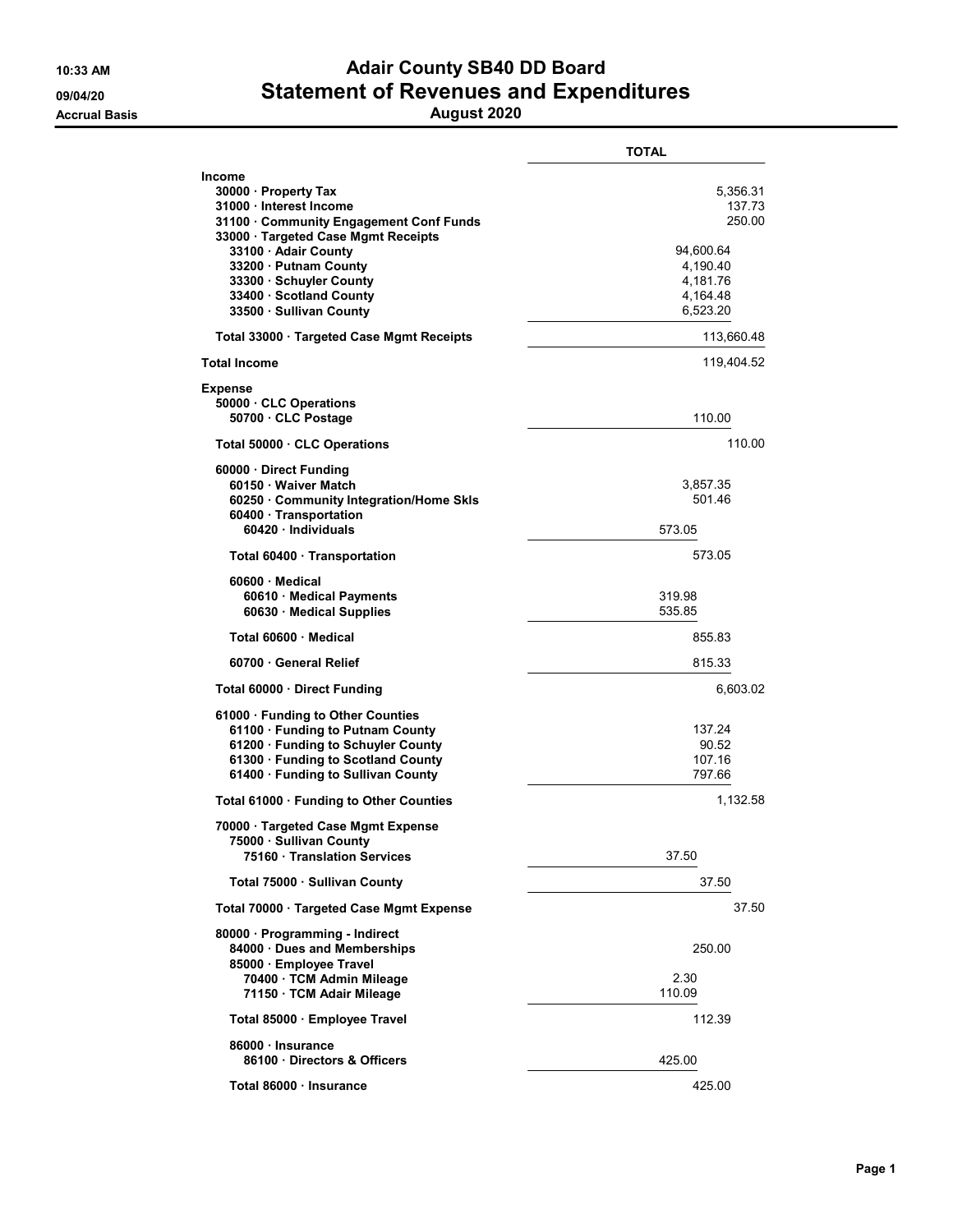## 10:33 AM **Adair County SB40 DD Board** 09/04/20 Statement of Revenues and Expenditures

Accrual Basis August 2020

|                                                                                                                                                                                                                                                                             | TOTAL                                                                                           |
|-----------------------------------------------------------------------------------------------------------------------------------------------------------------------------------------------------------------------------------------------------------------------------|-------------------------------------------------------------------------------------------------|
| 87000 Office Expenses<br>87100 · Office Supplies<br>87120 Office Supplies-McPherson<br>87130 Office Supplies- PPE                                                                                                                                                           | 684.19<br>564.03                                                                                |
| Total 87100 · Office Supplies                                                                                                                                                                                                                                               | 1,248.22                                                                                        |
| 87200 · Postage<br>87210 Postage-General<br>87220 · Postage-TCM                                                                                                                                                                                                             | 55.00<br>399.25                                                                                 |
| Total 87200 · Postage                                                                                                                                                                                                                                                       | 454.25                                                                                          |
| 87400 Copier<br>87420 · Copier-McPherson                                                                                                                                                                                                                                    | 48.93                                                                                           |
| Total 87400 · Copier                                                                                                                                                                                                                                                        | 48.93                                                                                           |
| 87450 Employee Retention/Appreciation<br>87700 · Building Maintenance<br>87710 Janitorial                                                                                                                                                                                   | 51.80                                                                                           |
| 87711 Janitorial-Country Club<br>87712 Janitorial-McPherson                                                                                                                                                                                                                 | 269.00<br>1,317.84                                                                              |
| Total 87710 · Janitorial                                                                                                                                                                                                                                                    | 1,586.84                                                                                        |
| 87720 · Lawn Care<br>87721 · Lawn Care-Country Club<br>87722 Lawn Care-McPherson                                                                                                                                                                                            | 200.00<br>60.00                                                                                 |
| Total 87720 · Lawn Care                                                                                                                                                                                                                                                     | 260.00                                                                                          |
| Total 87700 · Building Maintenance                                                                                                                                                                                                                                          | 1,846.84                                                                                        |
| 87800 · Software & Technology<br>87830 · Soft & Tech- Managed IT<br>87800 Software & Technology - Other                                                                                                                                                                     | 125.00<br>4,059.45                                                                              |
| Total 87800 · Software & Technology                                                                                                                                                                                                                                         | 4,184.45                                                                                        |
| 87900 · Representative Payee Expense                                                                                                                                                                                                                                        | 183.96                                                                                          |
| Total 87000 · Office Expenses                                                                                                                                                                                                                                               | 8,018.45                                                                                        |
| 87500 · Personnel<br>51000 · CLC Personnel<br>51100 CLC Center Salary Expense                                                                                                                                                                                               | 5,365.04                                                                                        |
| Total 51000 · CLC Personnel                                                                                                                                                                                                                                                 | 5,365.04                                                                                        |
| 66000 · Payroll Expenses<br>66500 · Salary Sick<br>66700 · Salary Vacation<br>66000 · Payroll Expenses - Other                                                                                                                                                              | 2,781.90<br>3,964.95<br>6.032.65                                                                |
| Total 66000 · Payroll Expenses                                                                                                                                                                                                                                              | 12,779.50                                                                                       |
| 70300 · TCM Admin Salary<br>71110 · TCM Adair Salary Expense<br>72110 · TCM Putnam Salary Expense<br>73110 · TCM Schuyler Salary Expense<br>74110 TCM Scotland Salary Expense<br>75110 · TCM Sullivan Salary Expense<br>87510 · Salary Expense<br>87540 · Employee Benefits | 7,144.89<br>27,683.85<br>1,971.91<br>3,277.58<br>1,448.54<br>3,750.32<br>16,626.50<br>23,418.96 |
| Total 87500 · Personnel                                                                                                                                                                                                                                                     | 103,467.09                                                                                      |
| 88500 Training                                                                                                                                                                                                                                                              | 1,700.00                                                                                        |